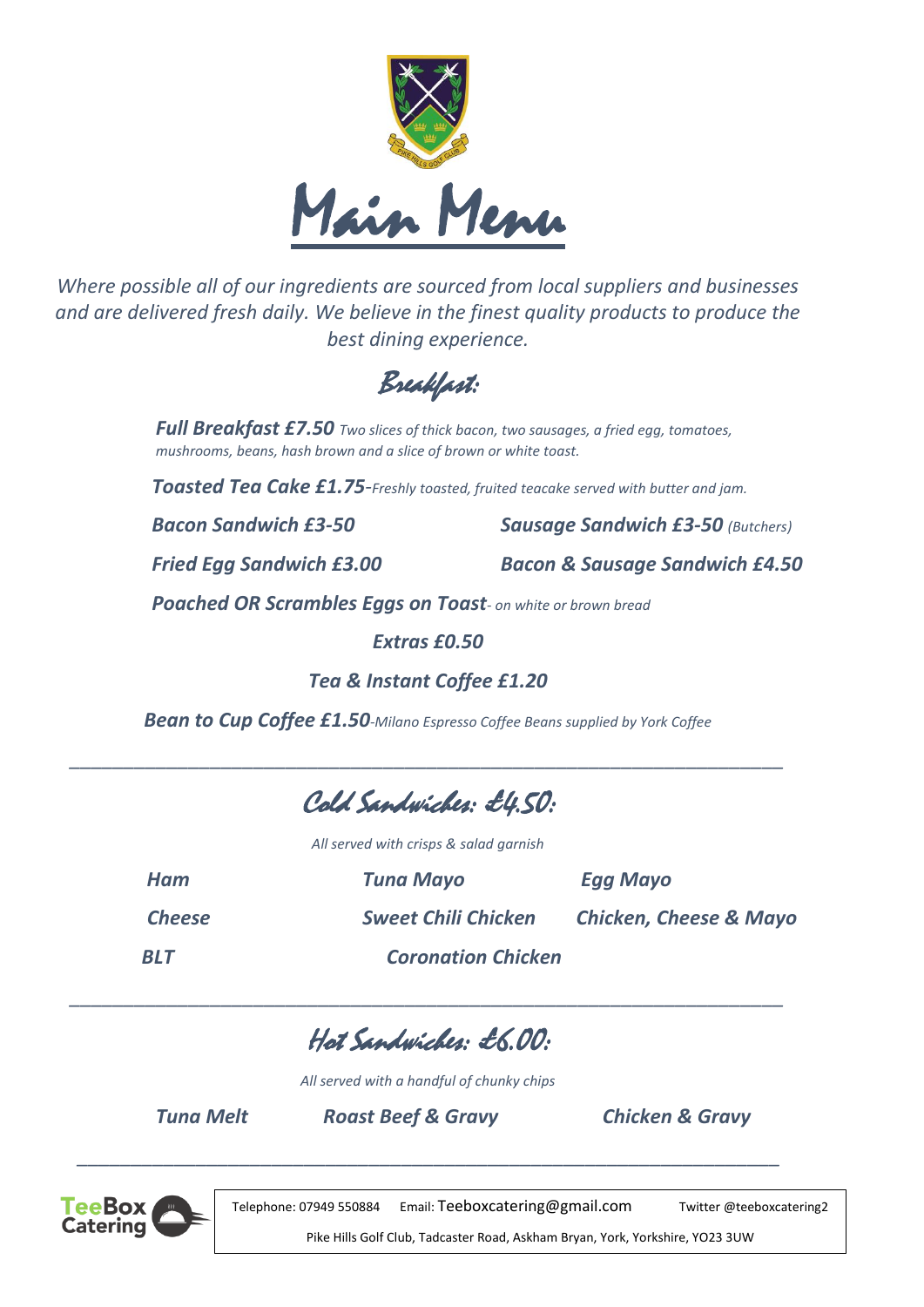



*Chilli, Rice & Chips Sweet & Sour Chicken, Rice & Chips Scampi, Chips & Pea Steak Pie, Lamb & Mint Pie, or Chicken Pie, Chips, Peas & Gravy Cod Goujons, chips & mushy peas Indian Curries served with rice, chips & mini naan:*

*Available in Chicken Korma,(V. mild), Chicken Madras,(Hot), Chicken Balti,(Medium), Chicken Masala,(Mild)*

*\_\_\_\_\_\_\_\_\_\_\_\_\_\_\_\_\_\_\_\_\_\_\_\_\_\_\_\_\_\_\_\_\_\_\_\_\_\_\_\_\_\_\_\_\_\_\_\_\_\_\_\_\_\_\_\_\_\_\_\_\_\_\_\_\_*

Build your own Omelette: £4.95

*Start with our freshly made three egg omelette with cheese and add two of the following; Ham, Bacon, Mushrooms, Tomatoes Onions or extra cheese*

*Add a side salad or chips £2.00*



**Southern Fried Chicken burger***, with cheese in large bun with salad and pickles*

*served with chunky chips and coleslaw*



Telephone: 07949 550884 Email: [Teeboxcatering@gmail.com](mailto:Teeboxcatering@gmail.com) Twitter @teeboxcatering2

Pike Hills Golf Club, Tadcaster Road, Askham Bryan, York, Yorkshire, YO23 3UW